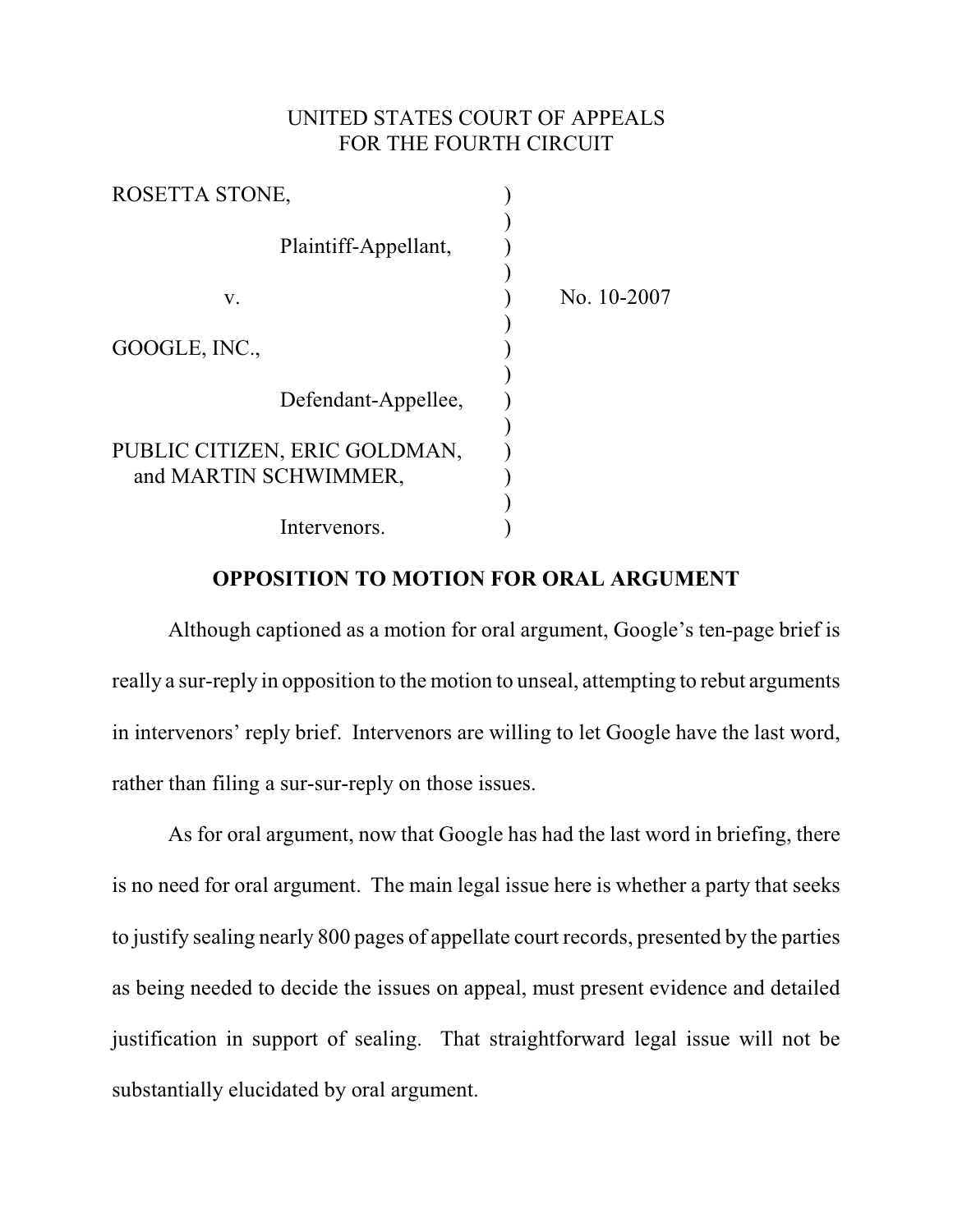If Google loses on this point, it seeks another round of briefing, and presumably another oral argument. But Google has made a tactical choice not to submit admissible evidence supporting its claims of confidentiality; even its sur-reply is not accompanied by evidence. It should accept the consequences of that choice.

At this juncture, the appeal is ready for oral argument on the merits, and intervenors prefer to have the Court rule on the motion to unseal so that, by the time oral argument occurs, the public will have had a chance to review the entire Joint Appendix, or at least those parts that the Court has chosen to unseal. That way, the public can better appreciate the points that are being advanced at oral argument not to speak of understanding the basis for the Court's ultimate decision.

In the event the Court **does** decide to schedule oral argument on the motion to unseal, it should order appellant to file immediately a new Joint Appendix with all materials not claimed to be confidential left unredacted. By our count, although Google has made contested confidentiality claims about nearly 800 sealed pages of the Joint Appendix, there is no longer any contention that nearly six thousand pages of Joint Appendix ought to be unsealed. However, the parties take the view that under the Court's rules they cannot unseal even a single page of the Joint Appendix without the Court's express permission. There is no reason to delay that unsealing.<sup>1</sup>

<sup>&</sup>lt;sup>1</sup>Because neither party has opposed the motion for leave to intervene, that motion should be granted.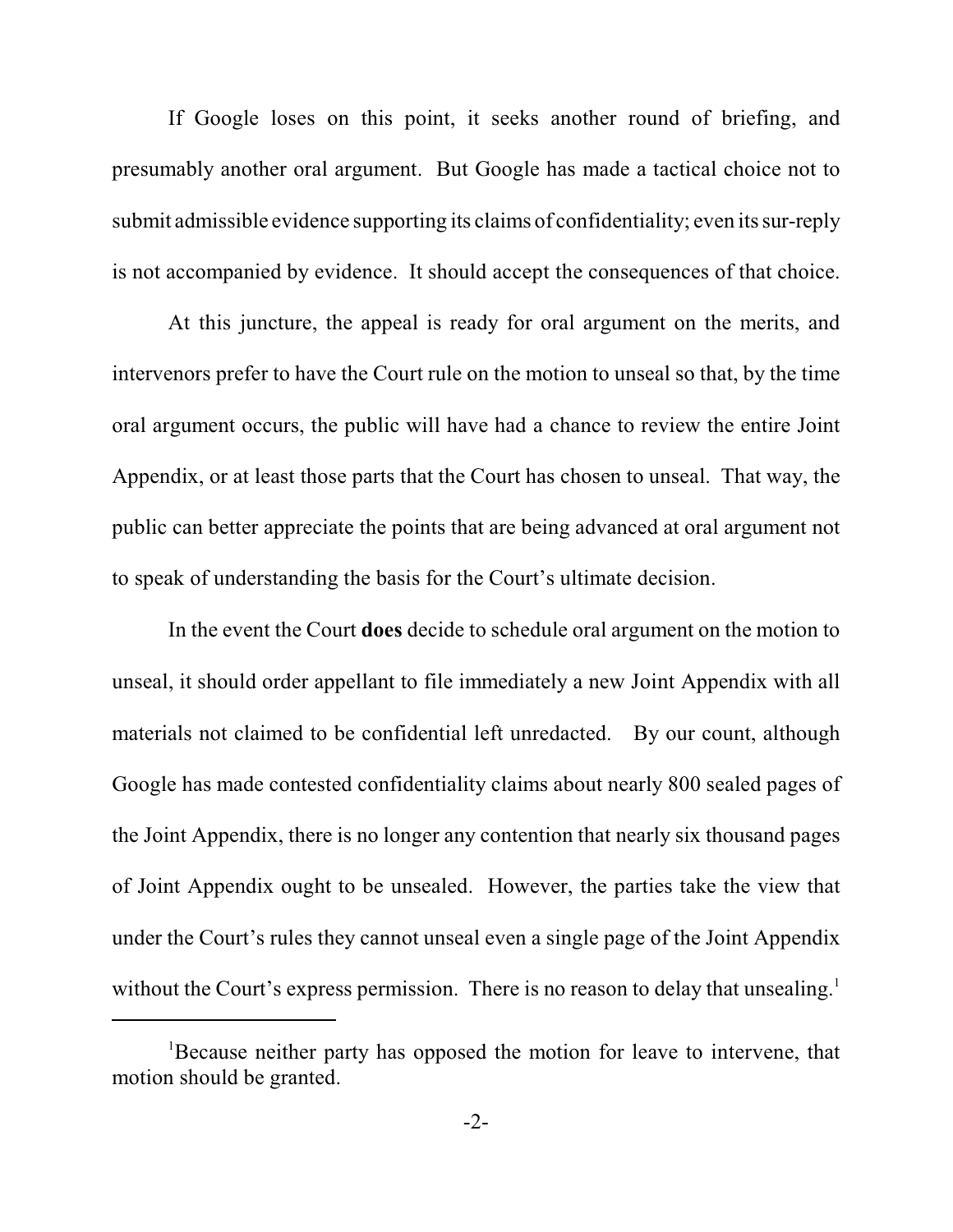Respectfully submitted,

/s/ Paul Alan Levy

Paul Alan Levy Adina Rosenbaum

> Public Citizen Litigation Group 1600 20th Street NW Washington, D.C. 20009 (202) 588-1000

Attorneys for Intervenors

February 16, 2011